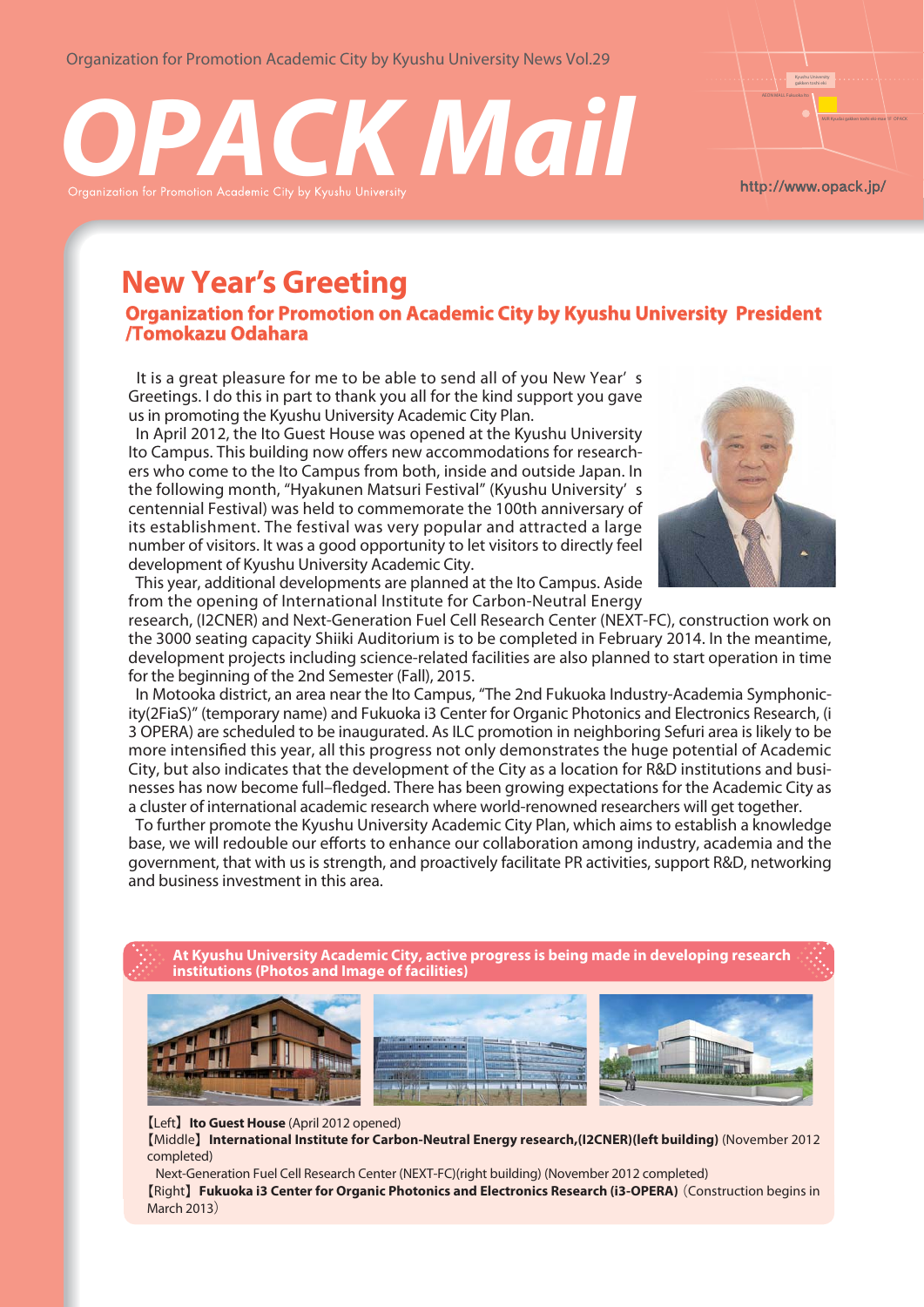



## **Activity Report**

**The 8th Kyushu University Academic City Seminar in Tokyo and On-site Information Session of Kyushu University Academic City held**



Photo: Kyushu University Academic City Seminar

 On Friday October 12 2012, OPACK hosted a seminar with the title of "Accelerating pace of formation of an R&D cluster at Kyushu University Academic City" with about 180 people in attendance from corporations and parties involved in industryacademia-government collaboration.

 Before the keynote lecture, Professor Katsuhiko Furukawa, Intellectual Property Management Center of Kyushu University, delivered a speech titled "New challenges of industry-academia-government collaboration" in which he spoke about future prospects of such collaboration. A keynote lecture was given by Professor Masahiro Goto, Director of the Kyushu University Center for Future Chemistry. He spoke about

cutting-edge research undertaking at Fukuoka Industry-Academia Symphonicity (FiaS) under the title of "Translating

advanced research conducting at FiaS into practical application- Its advantages and Expectations". Another speaker, Professor Chihaya Adachi, Project leader of the Center for Organic Photonics and Electronics Research (OPERA), Kyushu University, talked about "New developments explored by organic EL and toward achieving establishment of a Research cluster". Both speakers introduced the current status of Academic City, in which a hub of organic EL is rapidly photo: Keynote lecture by Professor Masahiro Goto taking shape.



In addition to lectures, as representatives of tenant corporations, Katsuaki Miyaji, Director & Manager-New Business Planning of Nissan



Photo: Keynote lecture by Professor Chihaya Adachi

Chemical Industries, LTD and Takashi Yasui, Manager of the R&D center, Richo Company explained benefits of collaboration and practical examples based on their experiences. At the same session, officials from Fukuoka City gave a presentation about "The 2nd Fukuoka Industry - Academia Symphonicity", which began construction last fall while Fukuoka Prefecture introduced an overview of the Green Asia Special Global Strategy Synthesis Area. At the networking session, a poster of Center for Future Chemistry Kyushu University was displayed, everyone was satisfied and enjoyed the seminar.

In November, 19 (Tue) and 20(Wed) 2012, an information session about sites for business

was held with 11 participants from corporations in attendance. Information regarding the facilities was

introduced during the seminar. On the first day, we visited the Academic City area centering on the Kyushu University Ito campus. At the interaction session, participants gathered from local municipalities, business circles, and Kyushu university and enjoyed active information exchange. On the second day, they went to Itoshima Research Park, the one of the Fukuoka Prefectural government led development projects, along with other related facilities. During the visit, a presentation was made by OPACK on business environment of Academic City and its advantages. Participants were very pleased with the session as they were able to directly confirm the many advantages that Academic City offers.



Photo: On-site information session

#### **The 53rd Chemical analysis training session held**

 The 53rd Chemical analysis training session, which OPACK co-hosted with the Japan Society for Analytical Chemistry, took place from August 8 (Wed) to August 10(Fri), 2012 at the Kyushu University Ito Campus and Fukuoka Industry-Academia Symphonicity. For the purpose of fostering human resources in the field of analysis, lectures and training regarding fundamentals and application of gas chromatography, high-performance liquid chromatography, and atomic spectrometry, were provided. From corporations and public institutions, 50 people attended.



#### **Auto-parts design seminar; this was a 9-day training course**

 OPACK held the Auto parts design seminar for the general public and corporations. The course was carried out in parts. Duration of the first part was from August 16(Thurs) to 28(Tue) while the second part was held from September 3(Mon) to September 13(Thurs), 2012.

 The seminar mainly focused on fostering design technology skills that are particularly lacking in the automobile Photo: Training session **industry, one of the fields in which**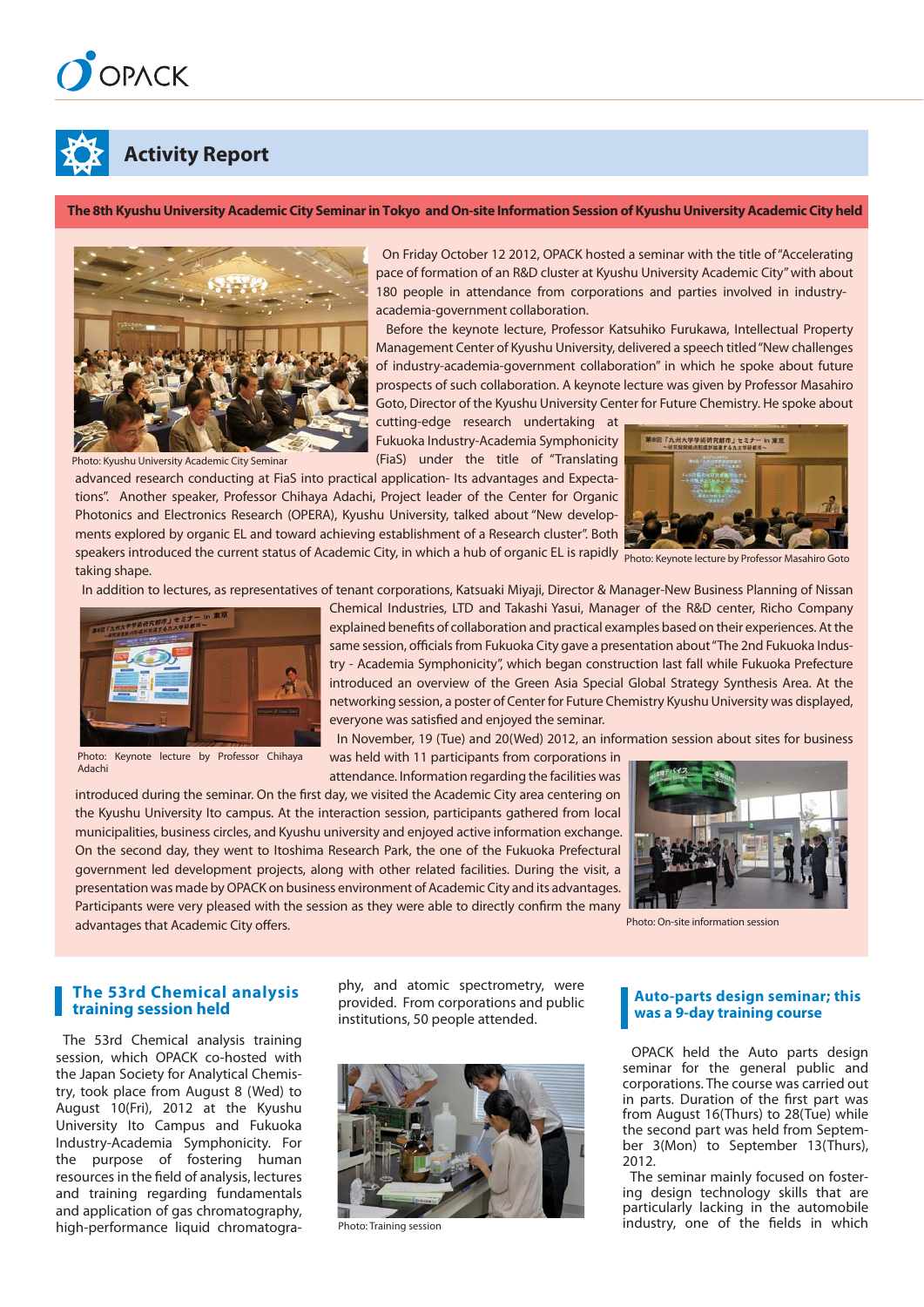Kyushu University Academic city leads as a knowledge creator. Participants mainly learned about three dimensional CAD (CATIA V5). All of them worked hard to learn this technology and acquire knowledge about skills required to develop next generation automobiles. Through various training, including assembly and disassembly of the engine, a visit to Toyota Motors Kyushu Miyata Plant, and opinion exchange with engineers, they successfully completed the curriculum.



Photo: Auto-parts design seminar

## **ICEL2012, Fukuoka JAPAN held**

 In conjunction with ICEL 2012 organizing committee, OPACK held "the 9th International Conference on Electroluminescence & Organic Optoelectronics" at the Luigans hotel, from September 4(Tue) to 6 (Thurs), 2012 in Fukuoka.

 Until now, the Organic Light-Emitting Diode (OLED) has been developed in tandem with the advent of new semiconductor materials and the innovation of organic devices. At present, OLEDD is used across a wide area, including full color displays, lightning and others. The conference provided a forum for leading researchers, engineers who engage in Organic EL-related technology, to discuss innovative research, share ideas, and exchange information with each other.



Photo:ICEL2012 in Fukuoka

#### **Participated in Renewable Energy Advanced Technology Exhibition 2012**

 From November 14 (Wed) until November 16(Fri), 2012 OPACK set up a booth at the Renewable Energy Advanced Technology Exhibition 2012 together with Fukuoka Strategy Conference for Hydrogen Energy, the Research Center for Hydrogen Industrial Use and Storage (HYDROGENIUS), the Kyushu University, International Research Center for Hydrogen Energy, and the Hydrogen Energy Test and Research Center and other related entities.

 The panel displayed by OPACK showed the cluster of hydrogen energy research institutions and various research institutions located in Kyushu University Academic City. The advantages of Academic City were also informed through leaflet distribution and individual explanations.



Photo: Exhibition booth

#### **Fukuoka New Technology Creation Symposium held**

 On November 27(Tue), 2012 OPACK jointly held the Fukuoka New Technology Creation Symposium with Fukuoka City and Kyushu University at Fukuoka Industry-Academia Symphonicity.

 At this event, lectures by Professors of Kyushu University detailed significant achievements which have been made through industry-academia collaboration at this facility.



Photo: Symposium venue



#### **Participation in Exhibitions**

 OPACK will participate in the following exhibitions where a large number of relevant companies, universities and organizations are attending.

 We will exhibit panels and other materials. Our staff will also introduce the charms of Kyushu University Academic City, where concentration on research institutions is rapidly progressing. We welcome you to visit our booth!

#### nano tech 2013

 This is the world's largest international synthesis show about nanotechnology. State-of-the-art technology and products from various fields, including nano materials, nano-micro-system technology, and measurement and evaluation areas are showcased.

**Date : January.30 (Wed)- Venue: Tokyo Big Sight Feburary.1(Fri), 2013**

## **FC EXPO 2013**

 The World's largest trade show featuring all kinds of technology, products, equipment, etc. related to the manufacture and R&D for fuel cells and hydrogen.

**Date : Feburary.27 (Wed)- Venue: Tokyo Big Sight March.1(Fri),2013** 

#### **Subscribe to our Email Newsletter**

 OPACK offers e-mail subscriptions which provide a variety of information about events taking place at Kyushu University Academic City, as well as reports on activities carried out by the local government, universities, industry-academia cooperation initiatives and research institutions.

#### **Application form procedure**

**Newsletter subscription application form** can be found at http://www.opack.jp/

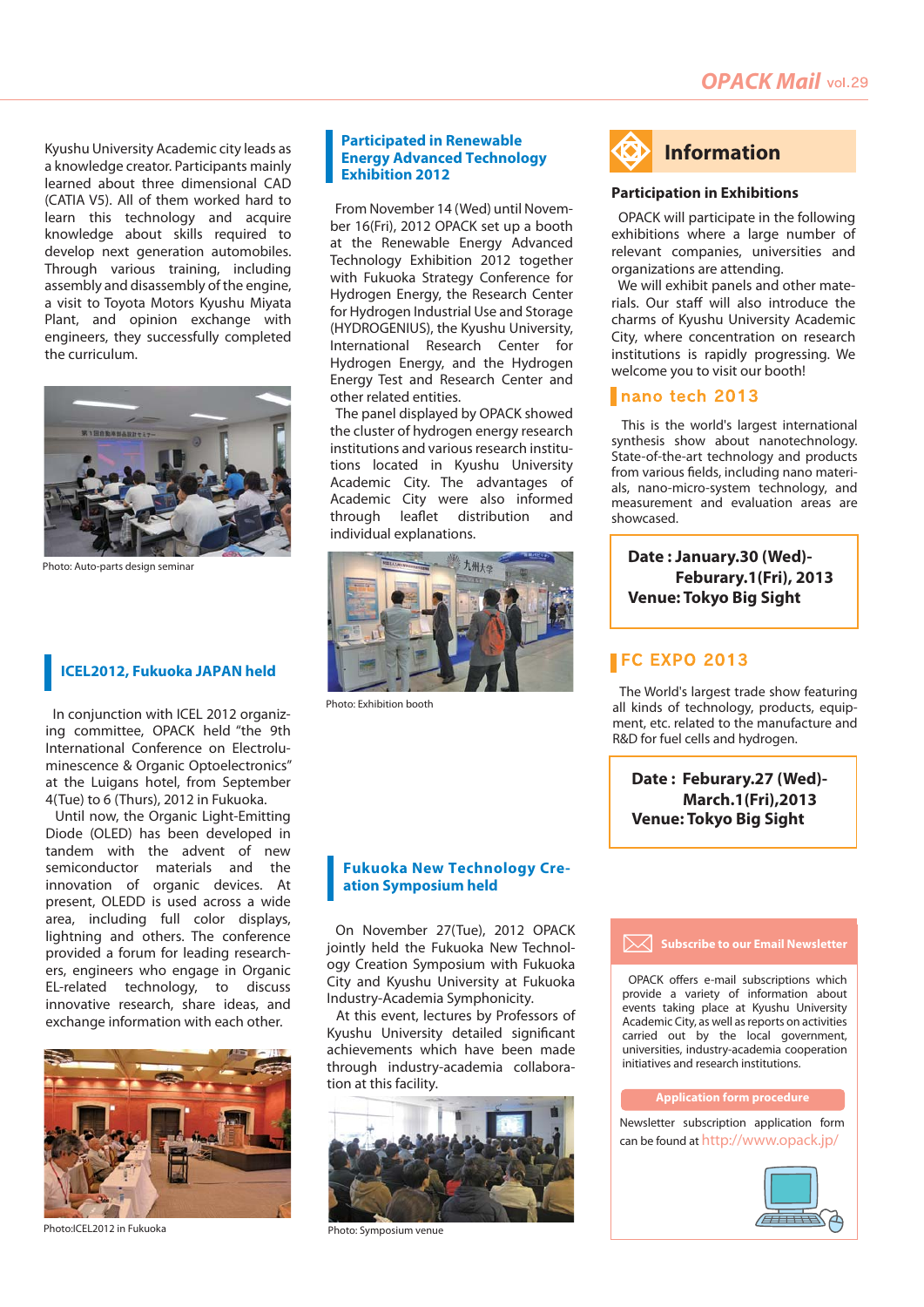

#### **Information about companies and research institutions located in Kyushu University Academic City**

In this part, we will introduce research institutions and corporations based at Kyushu University Academic City

## **Saibugas Co.,Ltd. R&D Institute**



 Saibugas Co.,Ltd has been supplying city gas, which is primarily composed of clean natural gas, to about 1,110,000 customers residing in 16 cities and 16 towns in three prefectures (Fukuoka, Kumamoto and Nagasaki).

 Our R&D center was initially established in Higashi-ku of Fukuoka city in 1984 and moved to its present location, Nishi-ku Imajyuku in April 2001.

 The mission of this institute is to conduct future-oriented R&D in a wide range of fields. Our activities range from dissemination and advanced use of natural gas, which has less impact on the environment, and creating a better supply system

for customers to ensure stable and safe supply of gas. We also promote efficient technology development thanks to active collaboration with outside parties, including other gas suppliers and universities



#### **Introduction of Research contents of R&D Institute**

Introduction of study, research and development conducted at R&D Institute



#### **Studies and research concerning Solid Oxide Fuel Cell (SOFC)**

 Progress toward realizing power generation with highly efficient SOFC system, we conduct various operations including performance test by installing SOFC residential cogeneration system in a house and a research institute as well as other promotional activities.

Photo: Laboratory test of Solid Oxide Fuel Cell (SOFC)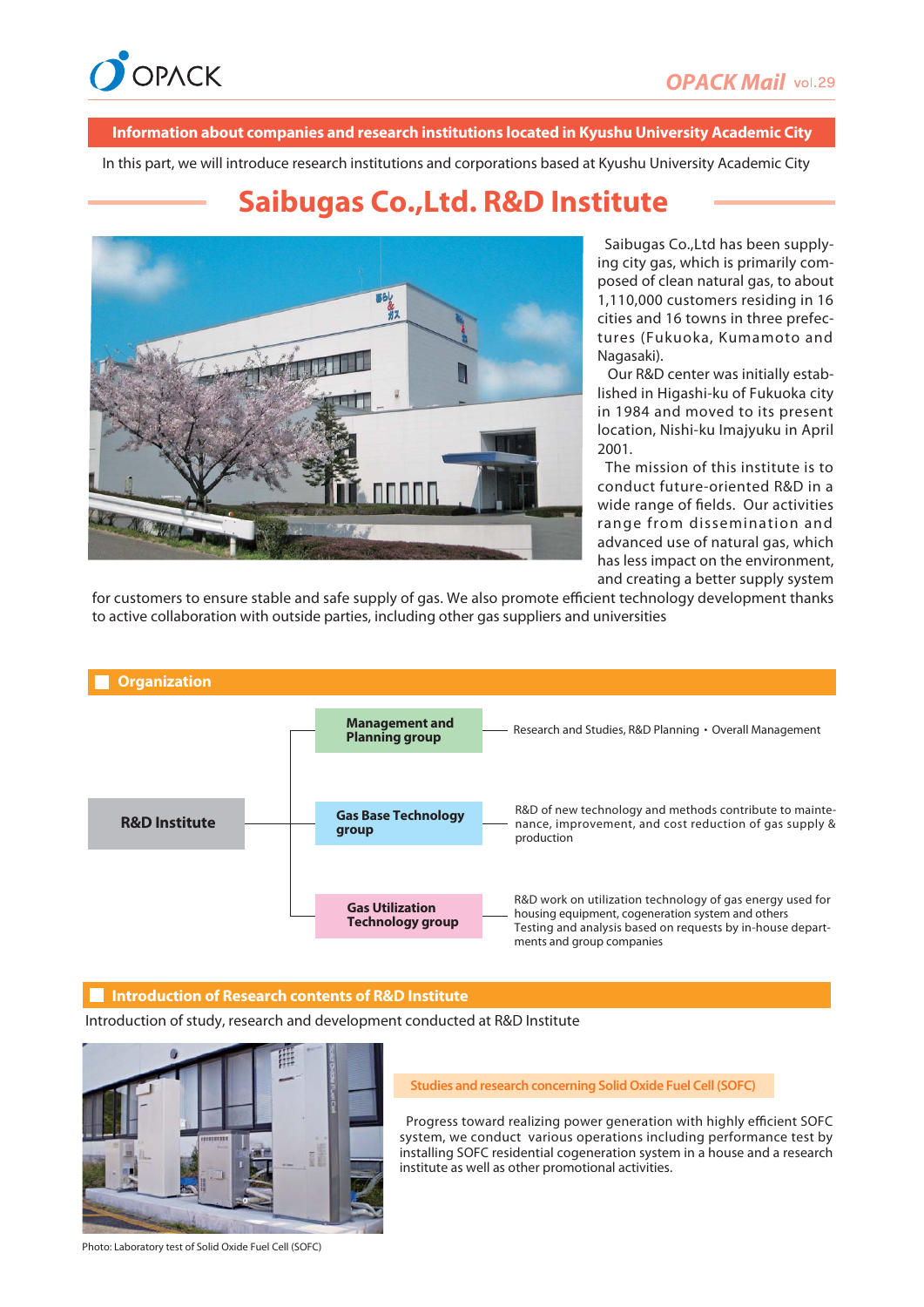#### **R&D regarding gas pipeline**

We develop light, flexible and easily installed protective materials. Utilization of two types of sheets with different features (reinforced fiber and non woven fiber) can contain and reduce damage on pipe surfaces caused by impacts from digging equipment and other machinery often used for road works.

### **Development of Polyethylene Pipe Protection Materials**





Photo: Installation of protective

#### **Studied and research on comfort of gas appliances**



Photo: Evaluation test of floor heatingmaterials photo: Evaluation of gas tomers.



stove materials

 Conducting studies and research tests to assess functionality, usability, and environmental impact of gas appliances on the process of cooking, water supply and heating in our daily life. By incorporating academic studies by the Human Engineering (Physiology, Psychology), nutritional science, and Cookery Science into collaborative research, we work with universities and other institutions to provide gas appliances that can be comfortably used by our cus-

#### **Operation of tests and analysis**

 We conduct tests and analysis according to requests from in-house departments and affiliated companies.

 As a measurement certification business operator, smoke and soot are measured in order to contribute for efficient maintenance and cost reduction of facilities owned by Saibugas Co.ltd. and its affiliates.



smoke and sooth

**Saibugas Co.,Ltd. R&D Institute**  421-4 Imajuku Aoki,Nishi-ku, Fukuoka City, Fukuoka 819-0162 Japan TEL 092-805-1521 FAX 092-805-1520 URL http://www.saibugas.co.jp/souken/index.htm